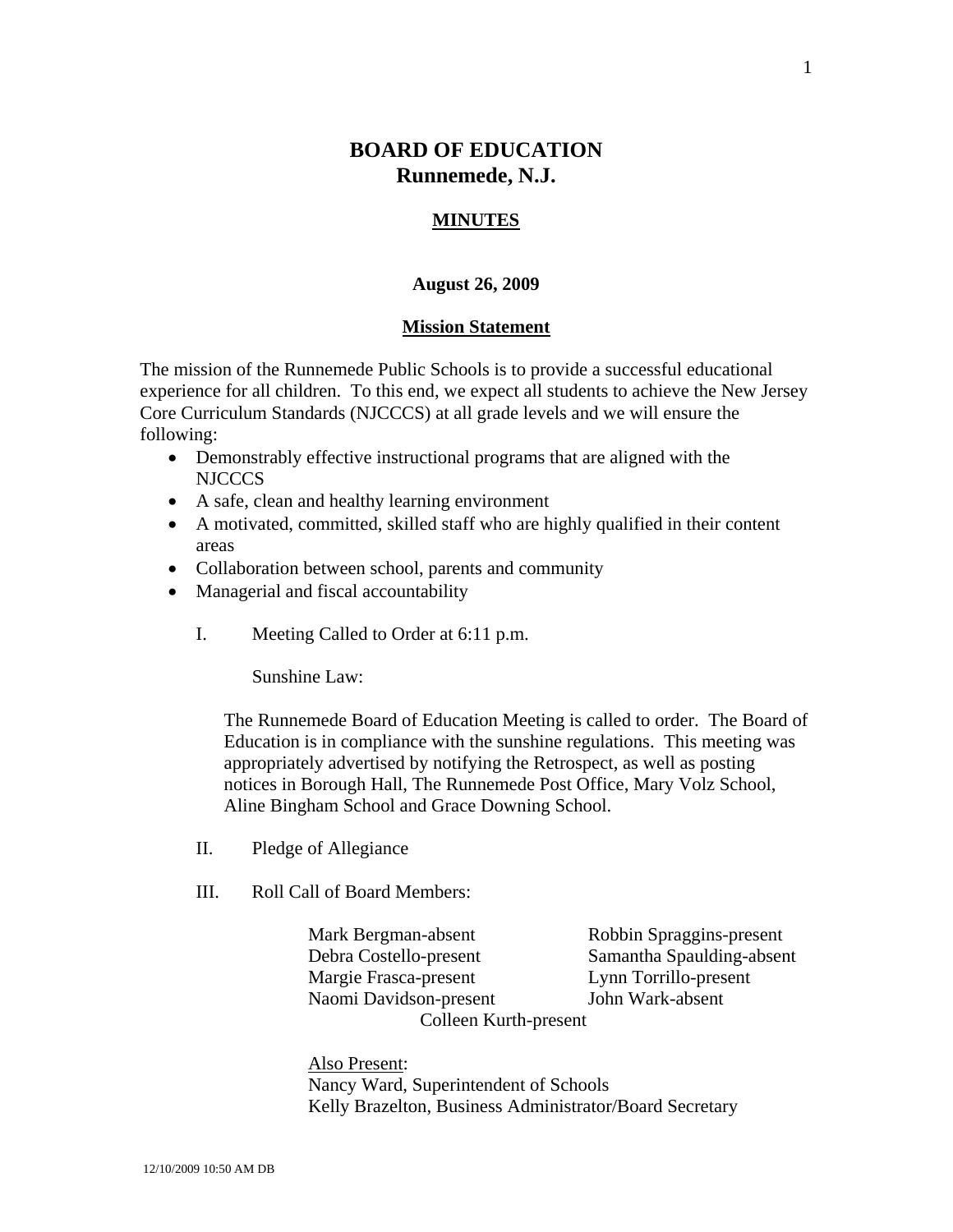Marie Gallagher, Principal – Downing & Bingham Schools Mark Iannucci, Principal – Mary Volz School Stephen Pili, Assistant Principal – Mary Volz School Janet Fiola, Child Study Team Coordinator Theresa Lewis, NJSBA representative

 At 6:12 p.m. Mrs. Lewis gave a presentation on Communicating with the public and developing a communication plan for the district.

IV. Approval of Minutes at 6:55 p.m.

On a motion by Mrs. Spraggins seconded by Mrs. Costello the following was approved:

a. Recommend that the Board of Education approve the regular session and executive session minutes of the June 24, 2009 BOE Meeting.

ROLL CALL VOTE: Yes 6 No 0 Abstain 0 Absent 3

- V. Correspondence *(white)*
- VI. Discussion Custodial Matters

Mrs. Ward spoke about some comments that were made with regard to changes in assignments with custodial staff.

Mrs. Ward explained that a staffing analysis was done over the last school year by her. In addition Mrs. Ward and Mrs. Brazelton were required to meet with ( as was every other school district) the Executive County Superintendent to discuss efficiencies and budget information in January 2009.

Mrs. Ward stated that the regulations stipulate that every custodian is to clean at least 17,500 square feet and that the district was over.

Mrs. Ward explained that one custodial staff member was moved from full time down to part time. In addition, schedules were changed so that day custodians were cleaning and one night custodian was moved to days and would be primarily responsible for grounds and some maintenance. In addition Mrs. Ward stated that this change saved the jobs of current staff and was accepted by the Executive County Superintendent as a viable plan.

Mrs. Ward also stated that the current Buildings and Grounds Supervisor is a working supervisor.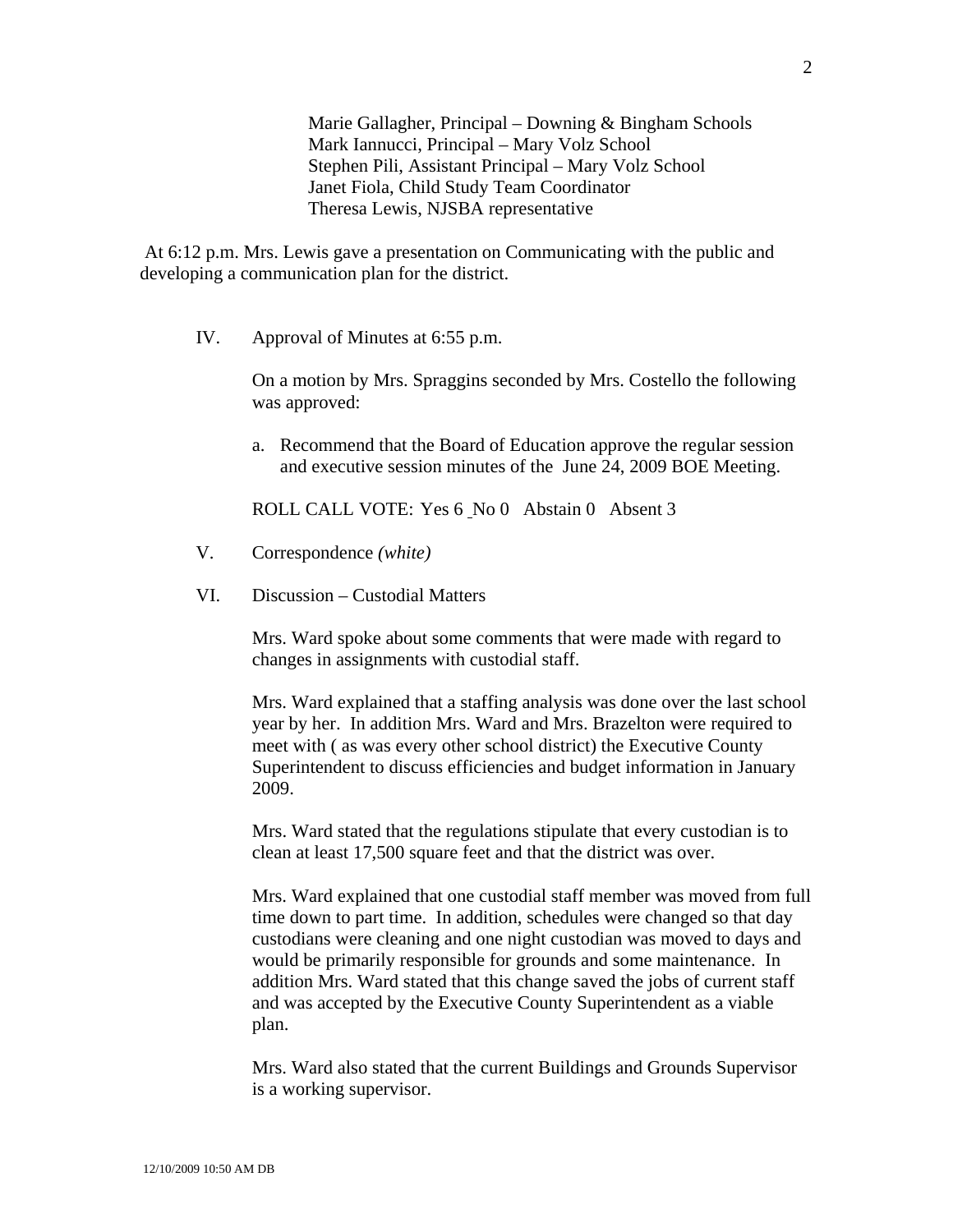### VII. Open Public Comment at 7:06 p.m

Notation of Public Comments on Agenda Items

The Board President will recognize those individuals in the audience whom wish to comment on any action items on this Agenda. Please respect the following procedures:

- 1. Be recognized by Board President.
- 2. State your full name and address.
- 3. Identify the resolution/item number on which you wish to comment.
- 4. Wait to be recognized before you make your comment. (just before the resolution is voted on)
- 5. Limit your comments to the specific resolution/items.
- 6. Limit your comments to (3) minutes per person.

None at this time

VIII. Reports *(yellow)* 

- a. Superintendent's Report
- b. Business Administrator's, Buildings & Grounds Report (as attached)
- c. Special Education Report (see attached)
- d. Committee Reports
	- Camden County Educational Services Commission Report (Costello)- nothing to report
	- NJSBA Report (Davidson)-stated that she attended a communications seminar given by NJSBA
	- Black Horse Pike (Kurth)-nothing to report
	- Policy/Public Relations (Torrillo)- the committee met to discuss some policy revisions.
- IX Old Business- None at this time.
- X. New Business

On a motion by Mrs. Costello seconded by Mrs. Frasca the following was approved:

### **a. PROPERTY AND TRANSPORTATION** *(gold)*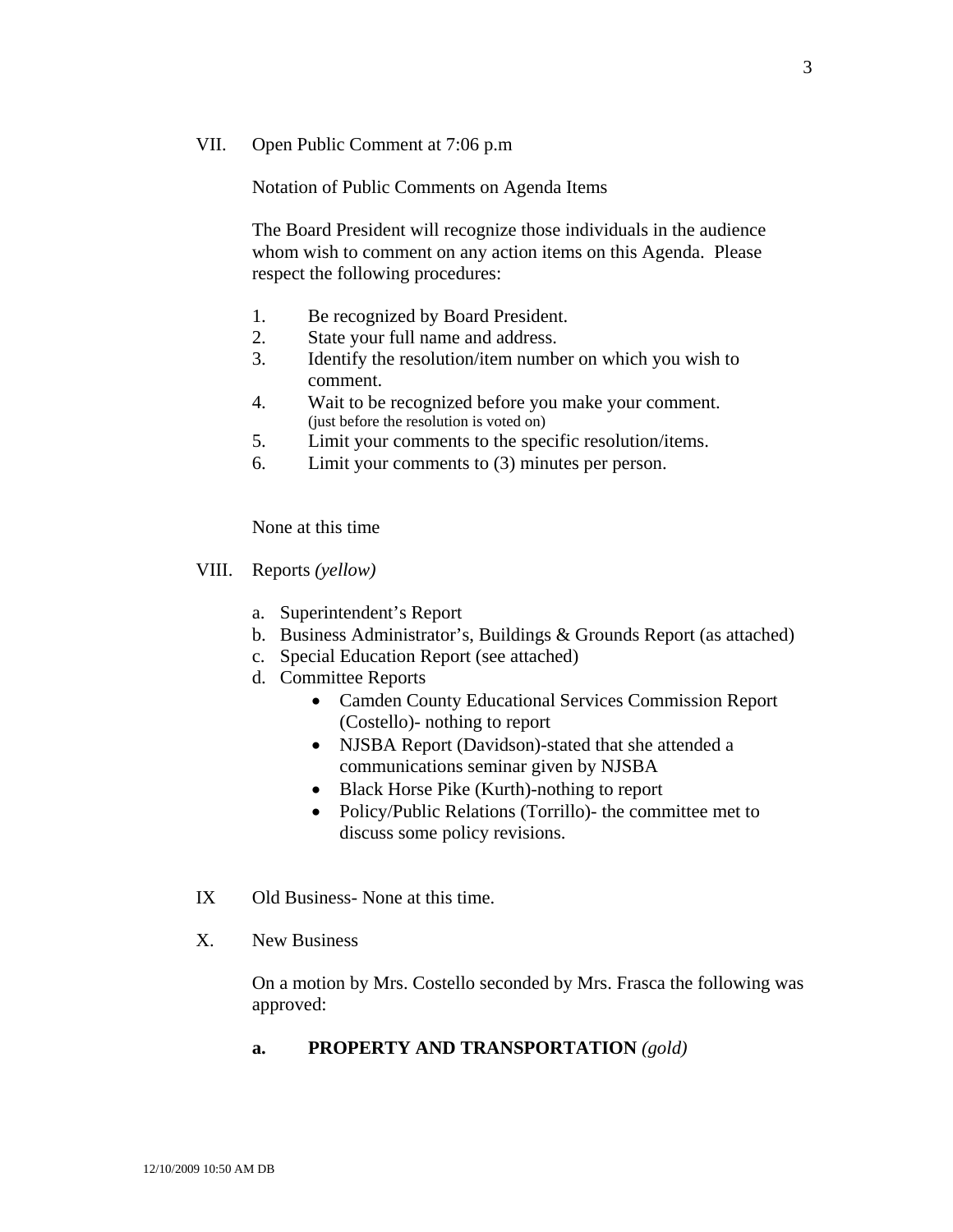1. Transportation contract – Summer runs in the amount of \$5, 360.00 awarded to First Student July 6, 2009 through August 6, 2009

> First Student: \$134.00 per day T&L: \$168.00 per day Holcomb: No quote

2. Transportation contract- Renewal 5 of 5 to First Student for the period of September 1, 2009 through June 30, 2010 in the amount:

> RUNN 1: \$150,123.97 RUNN 2: \$ 40,064.40

- 3. Parent Transportation contract for Mrs. Diane Harper to transport her child to and from school in the amount of \$2,874.00. (Figure is calculated based on IRS mileage rate). Contract to be in effect for the 2009-2010 school year.
- 4. Approval of Runnemede PTA for use of facility as attached.
- 5. Approval of RYAA for use of facility as attached.
- 6. Ratification of Approval to bid (0910-1) for transportation of a special education student to Palmyra Board of Education for the period of September 1, 2009 through June 30, 2009. Bids will be opened August 25, 2009 at 2:00 pm
- 7. Reject all bids for Bid 0910-1- Transportation, Special Education run to Palmyra Board of Education due to jointure with Camden County Educational Services Commission Bidders were:

 Holcomb First Student Laurel Enterprises

ROLL CALL VOTE: Yes 6 No 0 Abstain 3 Absent 3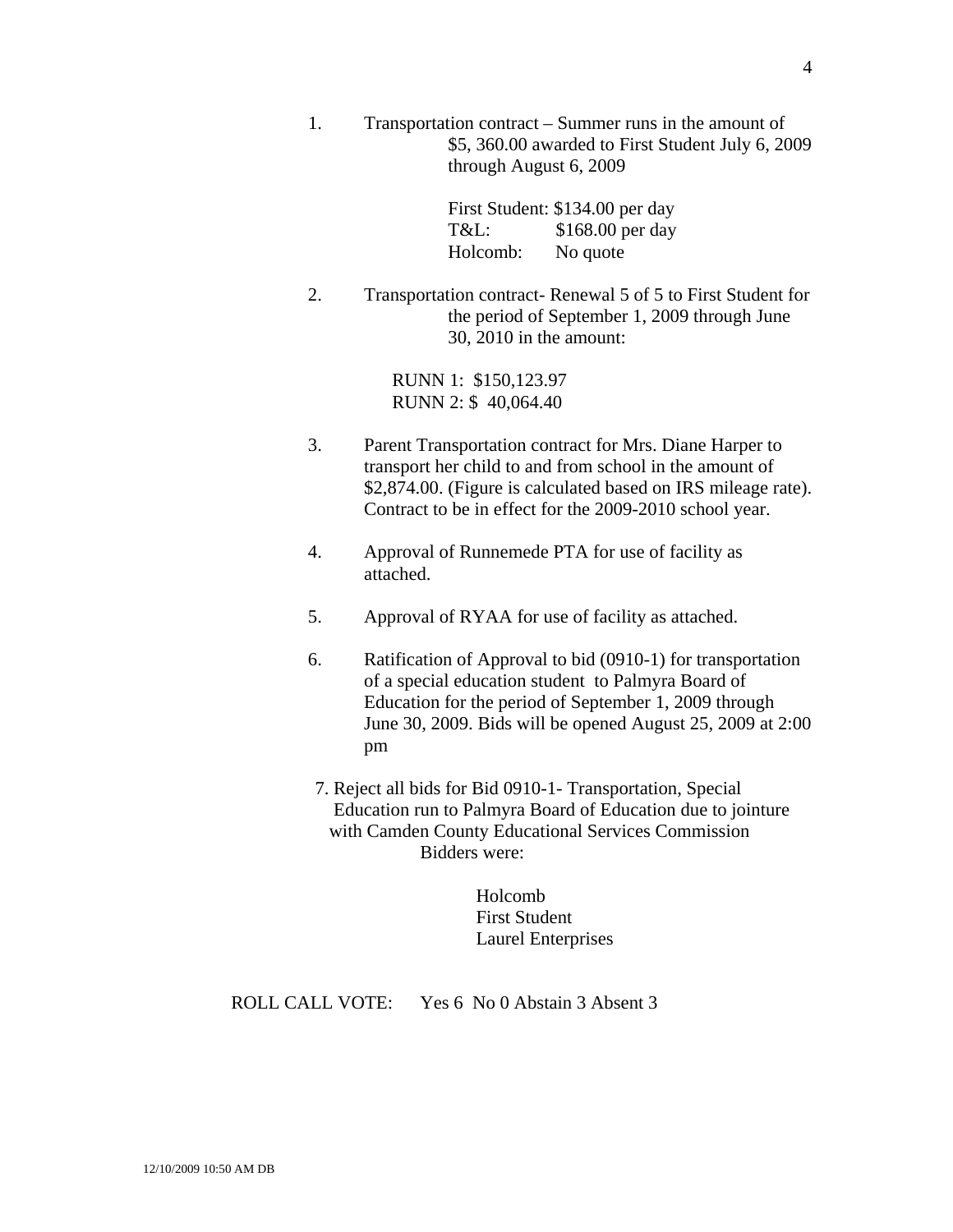### *b.* **PERSONNEL** *(blue)*

On a motion by Mrs. Frasca seconded by Mrs. Spraggins the following was approved:

> Approve the following on the recommendation of the superintendent:

- 1. Approve Kathleen Marchiano as one of our Summer School Teachers.
- 2. Approve Mary Helder as a substitute for the Summer School Program.
- 3. Approve Christie Kerslake as the substitute school nurse for the Summer School Program when Mrs. Hernandez was unable to attend.

## 4. Request Board approval of the following new hires **(pending proper New Jersey Certification)**

|                   |                                                                                                                                                                        | Mr. Alex Taliaferro Volz School Special Education                                                                         | Step 1 | \$47,100.00  |  |
|-------------------|------------------------------------------------------------------------------------------------------------------------------------------------------------------------|---------------------------------------------------------------------------------------------------------------------------|--------|--------------|--|
| Mrs. Lori O'Brien |                                                                                                                                                                        | Bingham School Special Education Step I                                                                                   |        | \$47,100.100 |  |
|                   | 5. Approve the attached substitute list for the 2009-10 School<br>Year                                                                                                 |                                                                                                                           |        |              |  |
|                   | 6. Approve the attached Clinical Practice Students for the fall<br>semester.                                                                                           |                                                                                                                           |        |              |  |
|                   | 7. Approve the attached Lunch/Playground aides and substitutes<br>September 1, 2009 through June 30, 2009.                                                             |                                                                                                                           |        |              |  |
|                   | 8. Approve Ms. Jennifer Majewski to cover as a substitute for<br>employee #222 who will be out for medical reasons from<br>$9/1/09$ through and including $10/02/09$ . |                                                                                                                           |        |              |  |
|                   | 9. Approval of Michael Amicone and Joseph Simpkins as custodial<br>substitutes for the 2009-2010 school year at a rate of<br>\$9.00/hour.                              |                                                                                                                           |        |              |  |
|                   |                                                                                                                                                                        | 10. Approval of Cathleen Bryan to provide tutoring services from<br>July 1, 2009 through September 1, 2009 at \$35/ hour. |        |              |  |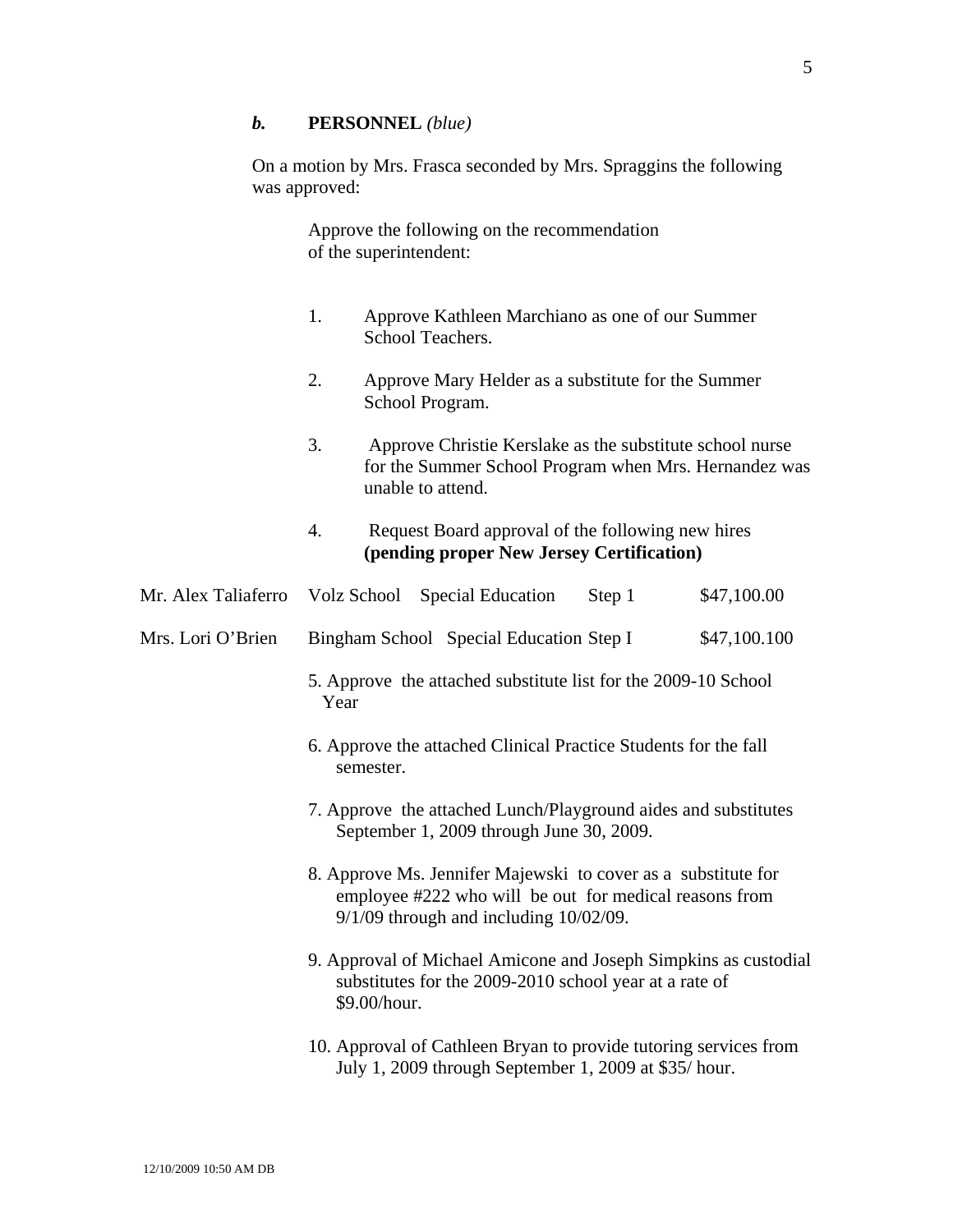- 12. Approve Mrs. Margaret Lyle to be funded by NCLB Title 1 Grant. Salary of \$50,250 (will be split funded).
- 13. Approve leave of absence for employee #364 for a period of approximately four weeks for medical reasons.
- 14. Approve Madelyn Sullivan and Patricia Welsh-Brown as substitute aides for the 2009-2010 school year.

ROLL CALL VOTE: Yes 6 No 0 Abstain 0 Absent 3

### **c**. **FINANCE** *(green)*

On a motion by Mrs. Spraggins seconded by Mrs. Frasca the following was approved:

> Approve the following on the recommendation of the superintendent:

1. Recommendation that the Board of Education that as of this date and after review of the secretary's monthly financial report (appropriations section) and upon consultation with the appropriate district officials, that to the best of our knowledge, no major fund balance has been overspent in violation of N.J.A.C. 6:20-2.13(b), and that sufficient funds are available to meet the district's financial obligations as of this date.

> Bills List #1- \$488,348.90 dated 6/30/2009 Bills List #2- \$123,440.89 dated 7/9/2009 Bills List #3-\$475,042.89 dated 7/31/2009 Bills List#4- \$208,849.82 dated 8/26/2009 Bills List #5- \$136,167.45 Board Secretary's Report 6/30/2009 Board Secretary's Report 7/31/2009 Treasurer's Report 6/30/2009 Treasurer's Report 7/31/2009 Transfers (as attached) - June Transfers (as attached) - July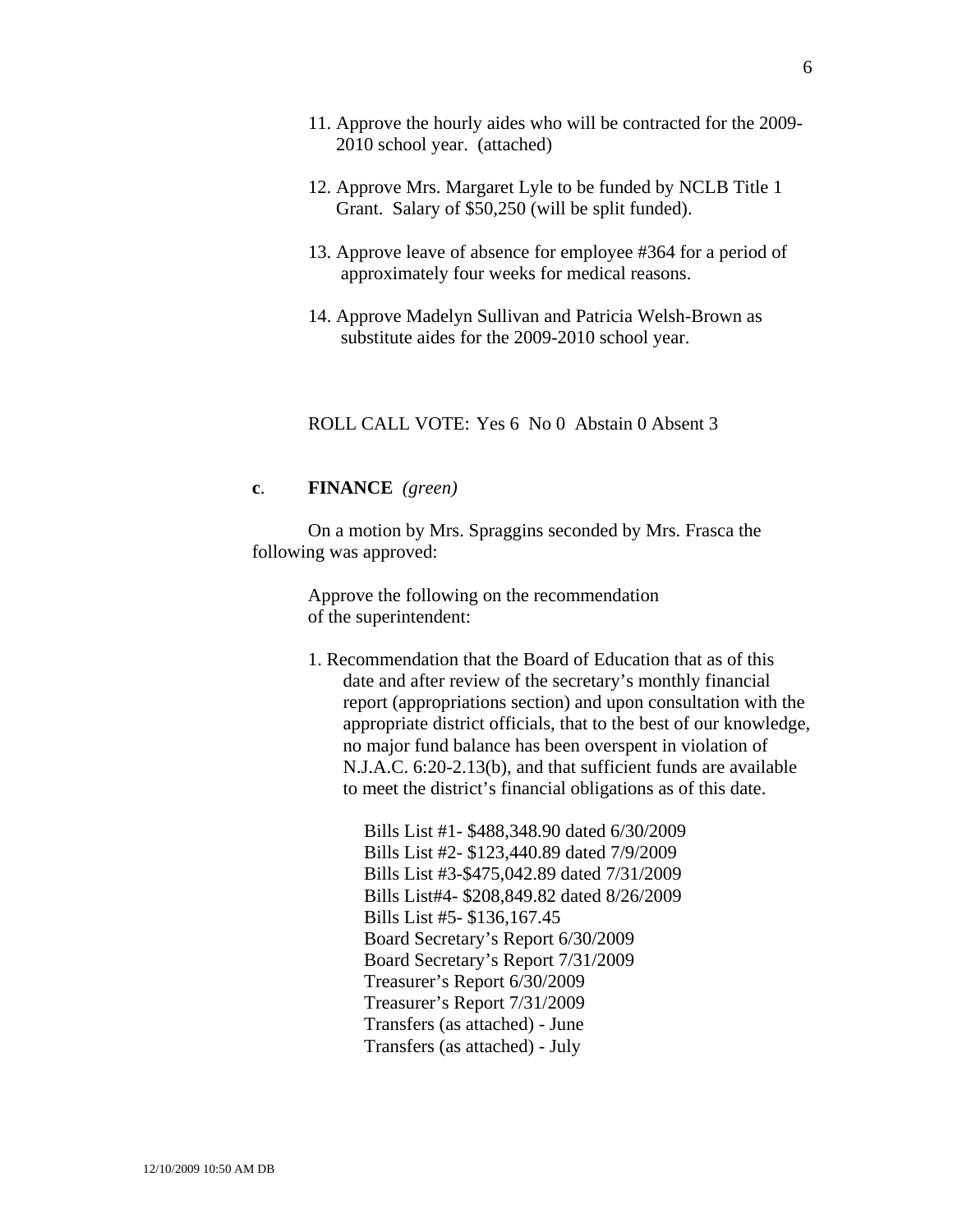- 2. Approval of the 2009-2010 insurance premiums from NJSBAIG through Barclay Group in the amount of \$136,214.
- 3. Approval of contract with Alfred I. DuPont Hospital for children of the Nemours Foundation July 1, 2009- June 30, 2009:

 Tutoring services: \$27.00/hour Special Education services for Rehabilitation and Special Education patients: \$35.00/hour

4. Approval of Out of District tuition contracts for the following schools for July 1, 2009- June 30, 2009.

| <b>School</b>                                             | <b>Student</b> | <b>Tuition</b>        |
|-----------------------------------------------------------|----------------|-----------------------|
| Yale (includes ESY)                                       | <b>BC</b>      | \$46,926.60           |
| Yale (includes ESY)                                       | <b>GR</b>      | \$46,926.60           |
| Kingsway Learning Center                                  | CP             | \$47,092.50           |
| Mt. Ephraim Board of Education                            | <b>TL</b>      | \$38,188.00 Tuition   |
|                                                           |                | \$15,379.00 OTO       |
|                                                           |                | \$2,658.00 ESY        |
| <b>Durand Academy</b>                                     | DK             | \$46,135.80           |
| Durand Academy (includes ESY)                             | RL             | \$53,825.10           |
| Durand Academy (includes ESY & OTO Aid)                   | <b>AS</b>      | \$53,825.10 Tuition   |
|                                                           |                | \$27,562.50 OTO       |
| <b>Archway Programs</b>                                   | AL             | \$32,607.00 Tuition   |
|                                                           |                | \$23,520.00 OTO       |
|                                                           |                | \$6,340.25 ESY        |
| Palmyra Board of Education                                | EM             | \$20,160.00           |
| Archbishop Damiano School (includes ESY)                  | <b>AC</b>      | \$42,719.00           |
| Archbishop Damiano School (includes ESY)                  | DG             | \$42,719.00           |
| Archbishop Damiano School (includes ESY)                  | <b>MS</b>      | \$42,719.00           |
| Archbishop Damiano School (includes ESY)                  | EV             | \$42,719.00           |
| <b>Gloucester County Special Services School District</b> | DB             | \$32,220 Tuition      |
|                                                           |                | \$33,660 OTO          |
|                                                           |                | \$3,750 ESY           |
|                                                           |                | \$3,000 ESY OTO       |
|                                                           |                | \$3,000 Out of county |
|                                                           |                | assessment            |
| <b>Gloucester County Special Services School District</b> | DH             | \$32,220 Tuition      |
|                                                           |                | \$3,750 ESY           |
|                                                           |                | \$3,000 Out of county |
|                                                           |                | assessment            |
| <b>Gloucester County Special Services School District</b> | <b>TH</b>      | \$32,220 Tuition      |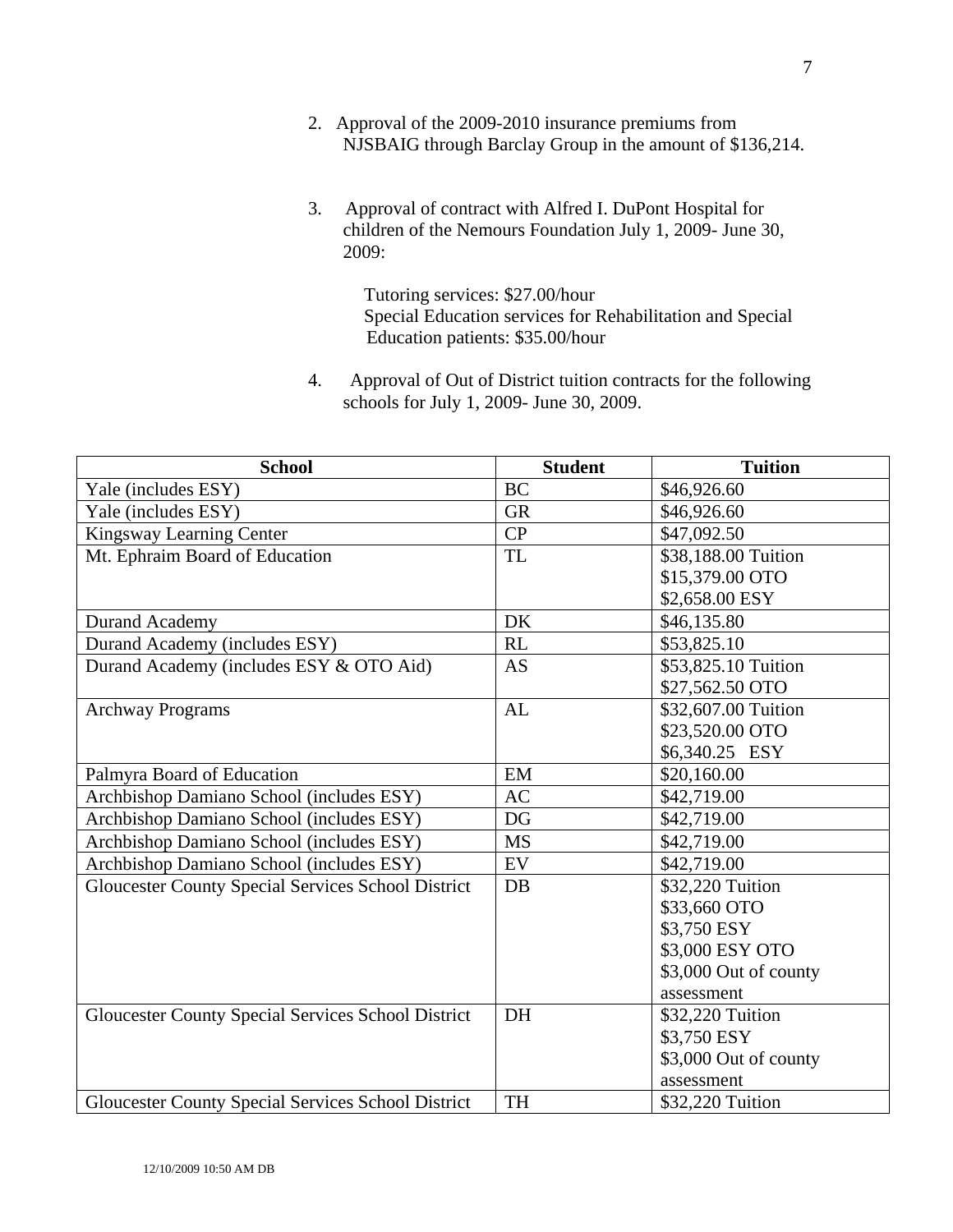|                                                           |           | \$3,750 ESY                   |
|-----------------------------------------------------------|-----------|-------------------------------|
|                                                           |           | \$3,000 Out of county         |
|                                                           |           | assessment                    |
| <b>Gloucester County Special Services School District</b> | <b>PM</b> | \$32,220 Tuition              |
|                                                           |           | \$3,750 ESY                   |
|                                                           |           | \$3,000 Out of county         |
|                                                           |           | assessment                    |
| <b>Gloucester County Special Services School District</b> | AP        | \$32,220 Tuition              |
|                                                           |           | \$33,660 OTO                  |
|                                                           |           | \$3,750 ESY                   |
|                                                           |           | \$3,000 ESY OTO               |
|                                                           |           | \$3,000 Out of county         |
|                                                           |           | assessment                    |
| <b>Gloucester County Special Services School District</b> | <b>CR</b> | \$32,220 Tuition              |
|                                                           |           | \$33,660 OTO                  |
|                                                           |           | \$3,750 ESY                   |
|                                                           |           | \$3,000 ESY OTO               |
|                                                           |           | \$3,000 Out of county         |
|                                                           |           | assessment                    |
| Gloucester County Special Services School District        | LS        | \$32,220 Tuition              |
|                                                           |           | \$3,750 ESY                   |
|                                                           |           | \$3,000 Out of county         |
|                                                           |           | assessment                    |
| <b>Gloucester County Special Services School District</b> | <b>JA</b> | \$30,420                      |
| <b>Gloucester County Special Services School District</b> | NM        | \$30,420                      |
| Moorestown Board of Education                             | JM        | \$50,000*tentative waiting on |
|                                                           |           | contract                      |

- 5. Approval of In-District tuition contracts for the pre-school program September 2, 2009- June 30, 2010 in the amount of \$1,100 per student for the following students:
	- AA ED JC KG KG TH AB PR
- 6. Approval for contract with Life Touch to provide services to the district for the 2009-2010 school year.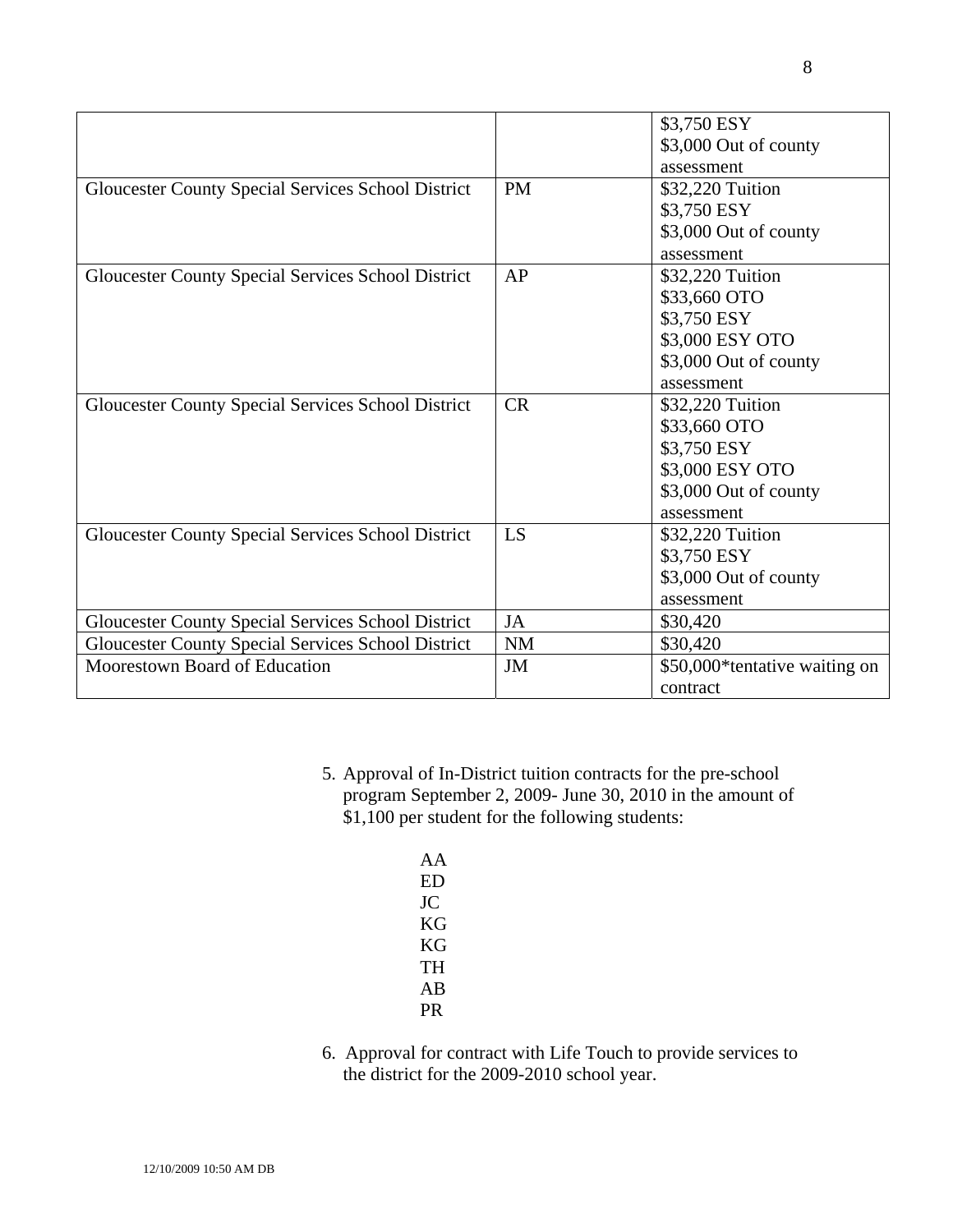7. Approval to apply for the FY10 NCLB, IDEA grants in the amount of :

 NCLB Title 1: \$ 135,255.00 NCLB Title IIA: \$ 51,560.00 NCLB Title IID: \$ 1,376.00 NCLB Title III: \$ 1,945.00 NCLB Title IV: \$ 2,948.00 IDEA Basic: \$ 269,724.00 IDEA Pre-School:\$ 11,777.00

8. Approval to apply and submit for the NCLB, IDEA ARRA funds in the amount of:

Title 1: \$ 43,330.00 IDEA Basic: \$252,720.00 IDEA Pre-School: \$ 8,110.00

ROLL CALL VOTE: Yes 6 No 0 Abstain 0 Absent 3

On a motion by Mrs. Torrillo seconded by seconded by Mrs. Costello the following was postponed until after executive session:

> 9. Approval of settlement agreement between Runnemede Board of Education and Mr. and Mrs. Robert Clarkson in the amount of \$14,000.00.

ROLL CALL VOTE: Yes 6 No 0 Abstain 0 Absent 3

On a motion by Mrs. Costello seconded by Mrs. Spraggins the following was approved:

10. Approval for the following Board Members to attend the New Jersey School Board Association Conference on October  $28^{th}$ ,  $29^{th}$ ,  $30^{th}$ .

> Colleen Kurth Margie Frasca Mark Bergman

ROLL CALL VOTE: Yes 4 No 0 Abstain 2 (Kurth, Frasca) Absent 3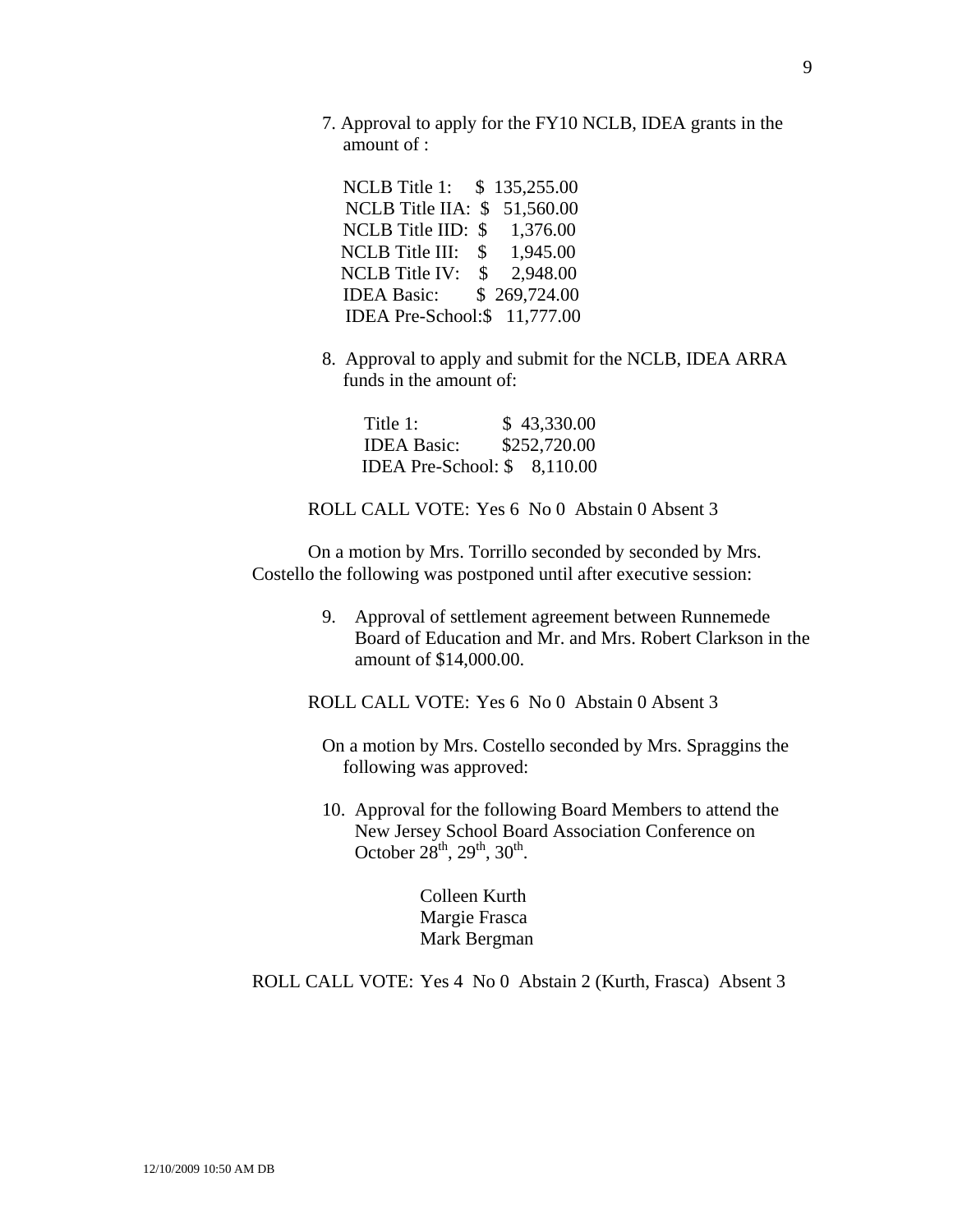On a motion by Mrs. Spraggins seconded by Mrs. Torrillo the following was approved:

11. Approval for the following Board Members to attend the New Jersey School Board Association Conference on October  $28^{th}$ ,  $29^{th}$ ,  $30^{th}$ .

> Debra Costello Naomi Davidson Samantha Spaulding

### ROLL CALL VOTE:Yes 4 No 0 Abstain 2 (Costello, Davidson) Absent 3

 On a motion by Mrs. Davidson seconded by Mrs. Costello the following was approved:

12. Approval for the following Board Members to attend the New Jersey School Board Association Conference on October  $28^{th}$ ,  $29^{th}$ ,  $30^{th}$ .

> Robin Spraggins Lynn Torrillo John Wark

ROLL CALL VOTE: Yes 4 No 0 Abstain 2 (Torrillo, Spraggins) Absent 3

On a motion by Mrs. Spraggins seconded by Mrs. Davidson the following was approved:

- 13. Approval of a contract with Source 4 teachers for the 2009- 2010 for substitute services in the amount o \$133.95 per day.
- 14. Professional development as attached.
- 15. Approve the following tuition reimbursement:

| Mr. Mark Iannucci | \$1,300.00 | Mentoring $-$ Yr. II   |
|-------------------|------------|------------------------|
| Mr. Stephen Pili  | \$1,800.00 | Mentoring $- Yr I$     |
| Mrs. Lisa Maitag  | \$1,680.00 | <b>Library Studies</b> |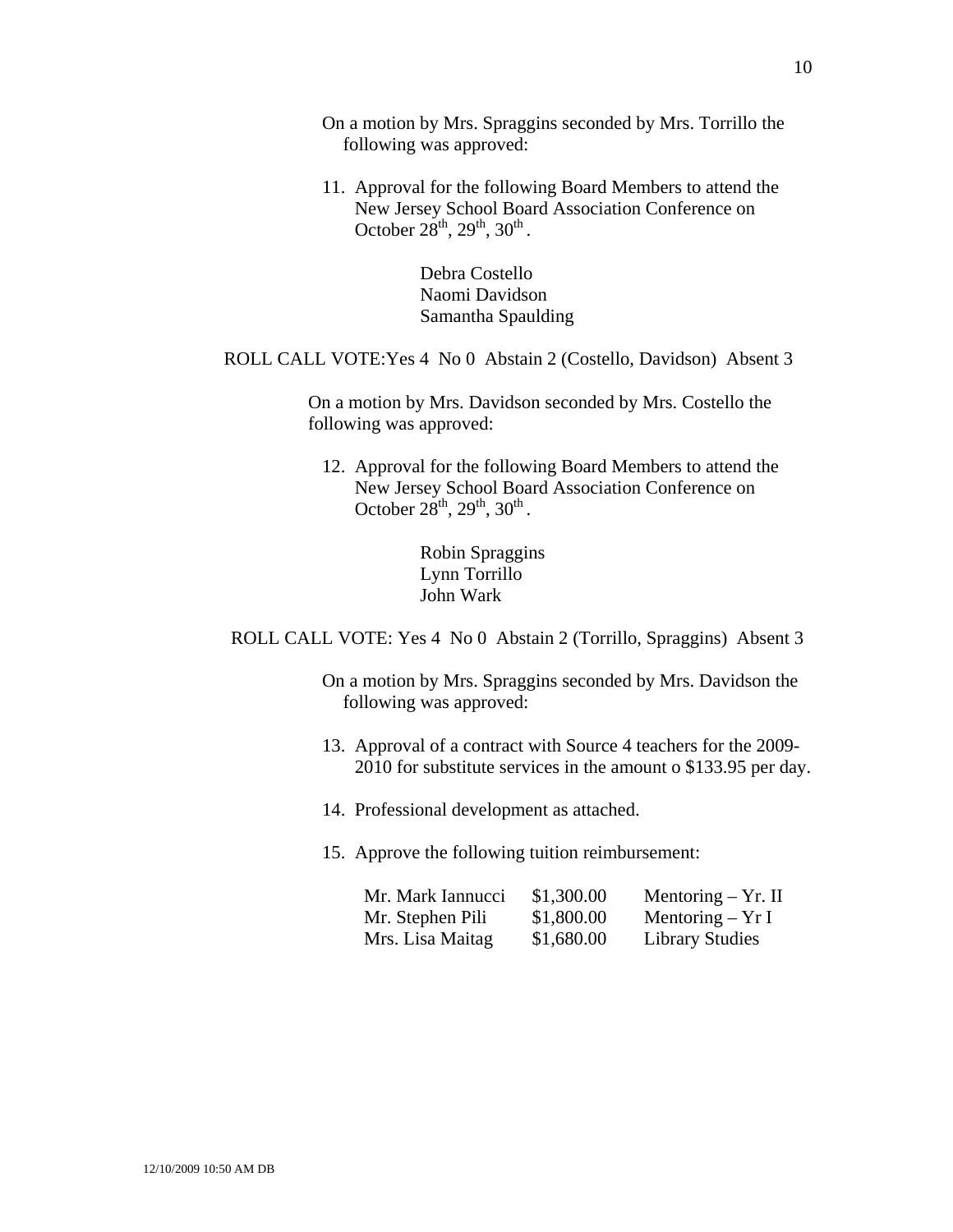16. Resolution authorizing execution and delivery of the grant agreement for the following:

**Runnemede Borough School District/Camden County Mary E. Volz Elementary School** Project Description: Security system, telecommunications, roof, and emergency generator upgrades. DOE Project #: 4590-040-09-1004 SDA Project #: 4590-040-09-0ZPR Grant #: G5-3599 Total Project Cost: \$225,000 **Grant Amount: \$120,121** 

> 17. Resolution authorizing execution and delivery of the grant agreement for the following:

Runnemede Borough School District/Camden County **Bingham Elementary School** Project Description: Security system, telecommunications, roof, and emergency generator upgrades. DOE Project #: 4590-020-09-1002 SDA Project #: 4590-020-09-0ZPP Grant #: G5-3597 Total Project Cost: \$420,311 **Grant Amount: \$224,392** 

> 18. Resolution authorizing execution and delivery of the grant agreement for the following:

**Runnemede Borough School District/Camden County Downing Elementary School** Project Description: Security system, telecommunications, roof, and emergency generator upgrades. DOE Project #: 4590-030-09-1003 SDA Project #: 4590-030-09-0ZPQ Grant #: G5-3598 Total Project Cost: \$318,625 **Grant Amount: \$170,104** 

> 19. Acceptance of anticipated Grant funds in the amount of \$195,919.00 (53.3870%) for a Level 1 priority Safety, Roofing, Generator, and Telecommunications at Bingham Elementary School. Local Share of Preliminary eligible costs are \$195,919 (46.6130%) total preliminary costs are \$420,311.00.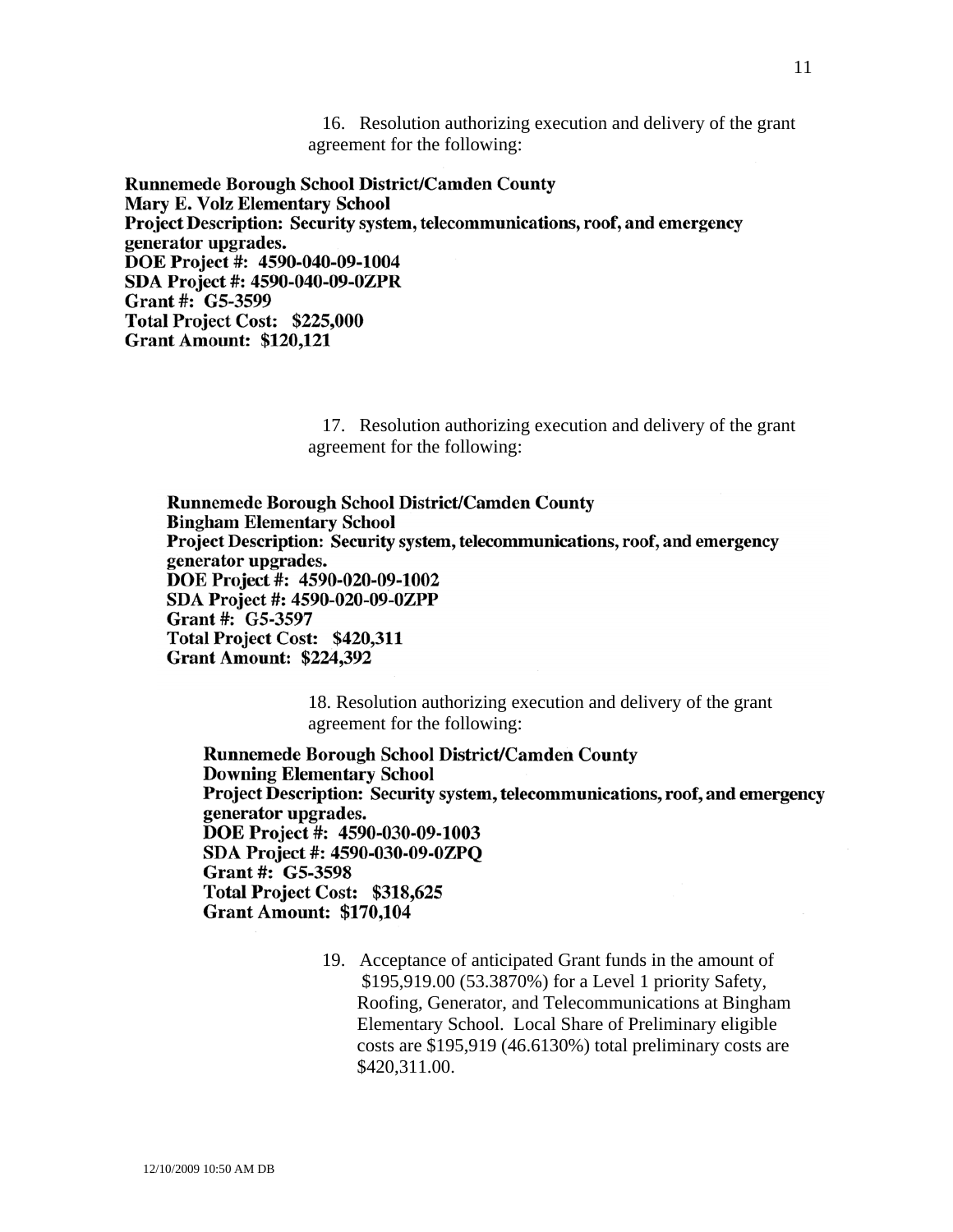12

- 20. Acceptance of anticipated Grant funds in the amount of \$170,104.00 (53.3870%) for a Level 1 priority Safety, Roofing, Generator, and Telecommunications at Grace Downing Elementary School. Local Share of Preliminary eligible costs are \$148,521.00 (46.6130%) total preliminary costs are \$318,625.00.
- 21. Acceptance of anticipated Grant funds in the amount of \$120,121.00 (53.3870%) for a Level 1 priority Safety, Generator, Telecommunications at Mary E. Volz Elementary/Middle School. Local Share of Preliminary eligible costs are \$104,879.00 (46.6130%) total preliminary costs are \$225,000.00.

ROLL CALL VOTE: Yes 6 No 0 Abstain 0 Absent 3

# **d. CURRICULUM** *(pink)*

On a motion by Mrs. Davidson seconded by Mrs. Costello the following was approved:

Approve the following on the recommendation of the superintendent:

- 1. Approve the 2009-2010 extra curricular activities/employees. (see attached)
- 2. Approve the End-of Year reports from Mark Iannucci and Ms. Marie Gallagher. (attached)

Mrs. Gallagher spoke about preliminary test/assessment scores

ROLL CALL VOTE: Yes 6 No 0 Abstain 0 Absent 3

# **e. POLICIES/PUBLIC RELATIONS** *(purple)*

On a motion by Mrs. Torrillo seconded by Mrs. Davidson the following was approved with exception of policy 0142.1

- 1. Approve for the  $1<sup>st</sup>$  reading, the review of the Bylaws (#0110) through #0177) and Organizational Chart of the Board of Education.
- Mrs. Torrillo suggested that the full board discuss policy 0142.1 at a later date.

ROLL CALL VOTE: Yes 6 No 0 Abstain 0 Absent 3